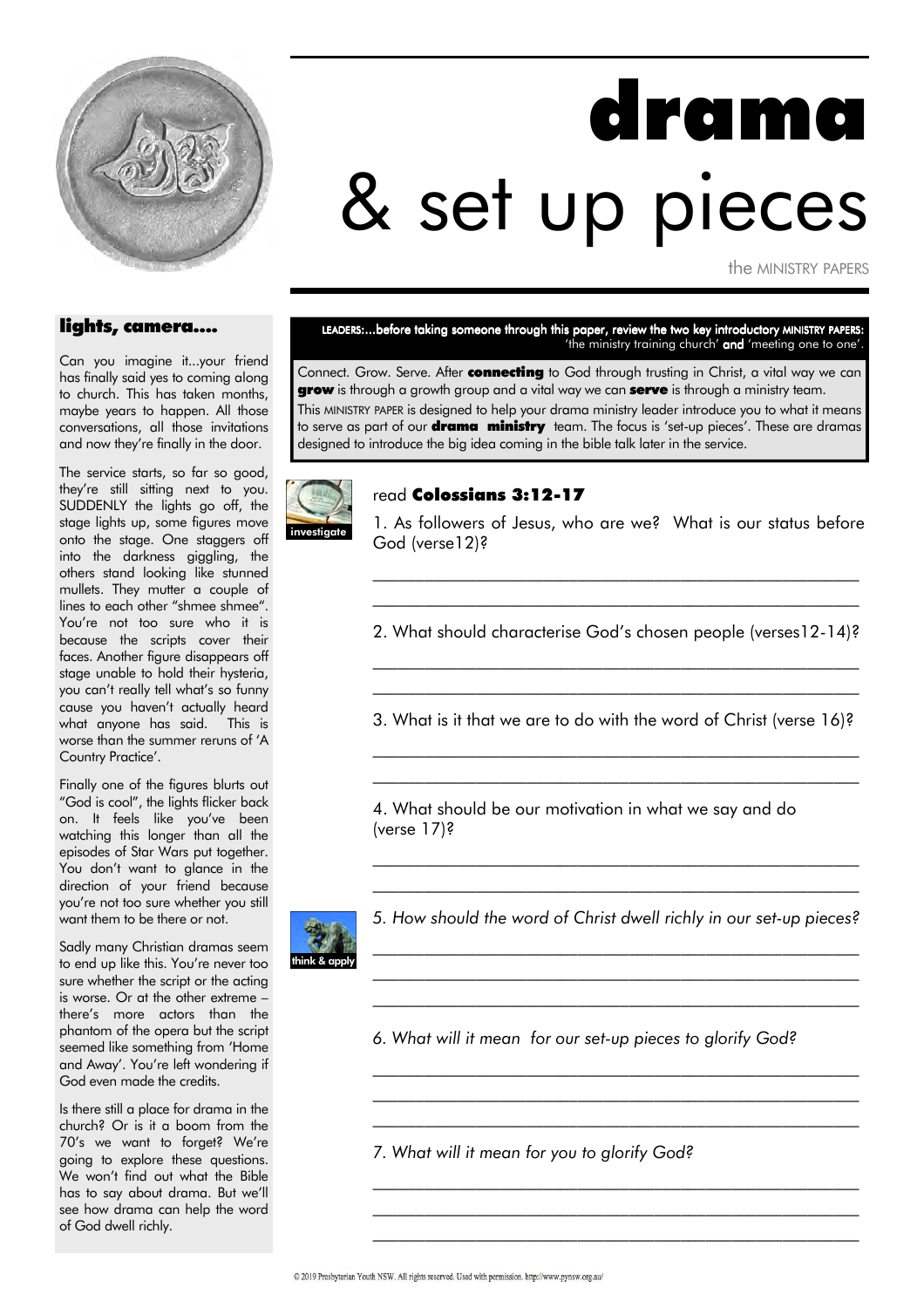## the set-up piece

the MISSION of the set-up piece... ...to PREPARE people to hear God in his WORD



## setting it up

You've got the big idea, or have you really got it? Before you begin to write your script to match one of Shakespeare's, have you spoken to the preacher, have you really understood the big idea? Maybe your creative genius can be saved for another time. The preacher may have already come up with an idea to clearly communicate the big idea to people. If they haven't….. dang, that's a blow. Now you need to hit the drawing board. So as you sit with your creative juices flowing, remember that the set-up piece aims to introduce the big idea of the Bible talk.

Now you're ready to set it up. Yeah, so now what? Well what's the first question that comes to mind from the big idea? What's a theme, question or idea to get your average church punter into the ball park? Here's the skeleton of the set-up piece. But don't hurry this stage. You don't want it to fall into a heap. Check to see whether what you've come up with is sturdy: run your idea past someone because the question is, will it connect? Will it help to communicate the big idea?

What's next? You have broken your big idea down into a key theme or question. But how are you going to get this out into the arena? Try to come up with a drama or form of media in which you can illustrate this big idea. It doesn't have to be the next Tolkein saga, just something short and snappy that gets the big idea into people's heads. Remember your mission is to PREPARE people to hear God in his WORD.

### adding some creativity

God is the masterful creator, so it goes without saying that he is the master of creativity. God's Word itself is a diverse story of narrative, poetry and imagery. If God has revealed himself to us in such a creative way then we would do well to avoid making his Word boring and bland. Keep this in mind as you prepare your set-up piece. People can get over-familiar and consequently, bored with the same old story about Jenny and Shane each week. Something fresh and interesting will have the benefit of capturing attention and leaving a vivid image that will be remembered for some time.

But how do you add creativity? It goes without saying that some people just find it easier to be creative. However, like most things, creativity is a skill that can be nurtured. The first thing to realise is that creativity takes hard work! Be prepared to put in some good thinking time; sit there and brainstorm, jot down any thoughts you have. Try to think laterally; use the spare time you have on public transport or driving to let your mind wander. Think through your church's recent diet of set-up pieces. Have you had lots of dramas lately? Could you use a film-clip, a song or even a puppet? Humour is good, but not every set-up piece needs to be funny.

Become well acquainted with the Bible passage; explore the key images and ideas. You might even want to read other relevant parts of scripture to see how God's word explores certain themes and ideas in different ways. Explore some of these images. For example, for a recent set-up piece on Paul's conversion in Acts, the big idea was, "God can change anyone." Taking that key idea of "change", your mind can then wander into different creative pastures. For example, many songs quickly come to mind, some about a person's inability to change, some more optimistic in their outlook. What do people think about change? What sorts of things/creatures change in this world? (chameleons, butterflies, frogs etc). What if an insect was stuck in a stage of metamorphosis? It is quickly apparent that there are many avenues to explore. With this example, it was decided a drama involving people dressed as insects would be a fresh and vivid (and admittedly slightly offbeat) way of exploring the idea of change. Once you've settled on an idea make sure that your great idea is not let down by poor execution. Spend a little more time getting props together or adding interesting little touches. A few minutes extra can make all the difference.

#### what's the big idea?

There's a well argued case that most people are only really capable of walking away from a sermon carrying one central theme. If the preacher doesn't give one, then the listener will make one up for themselves. No matter how hard the preacher might try to get five separate points across in a talk, generally when asked what the talk was about, a member of the congregation will convey the single concept they took out of it.

At church we try to cater for the listener by preparing messages that convey one big biblical concept or one Big Idea, that will be clear and challenging to all who listen. To take it even further still, not just the sermon but the entire church service should be shaped around expressing that biblical concept. It all needs to work together so God's word is firmly implanted in the heart of the listener. This is especially critical for the role of the set-up piece.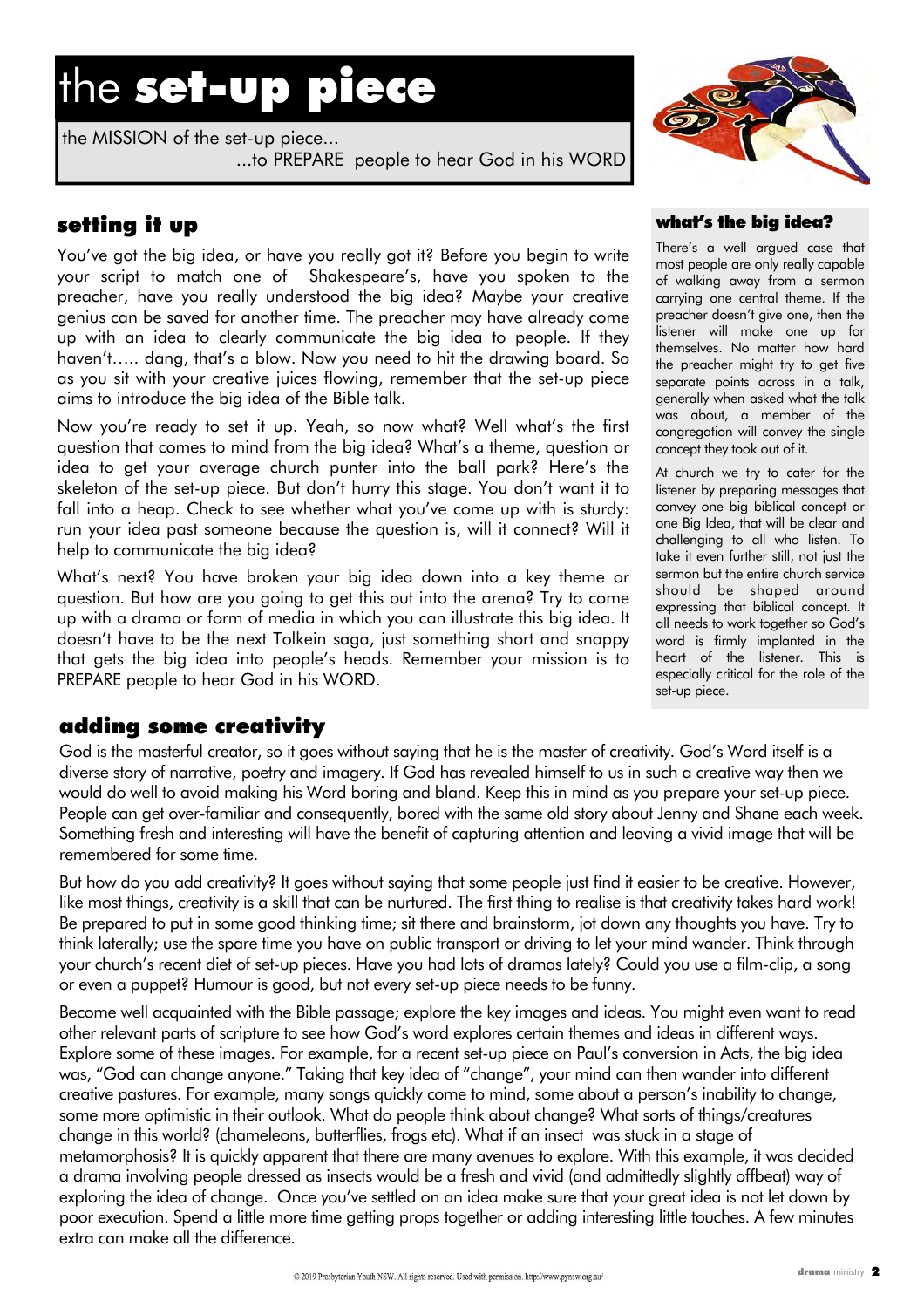

### what great form…

A well-scripted, well-performed drama can communicate as effectively as any type of media. But on the flipside, a poorly written, poorly executed one may leave the audience cringing. Church drama is a powerful tool… think about it… its aim is to reinforce what'll be said in the talk and it happens ALL in a visual way. Because we're a society driven by media, it offers a level of "edutainment", educated and entertained at the same time… it's definitely a powerful tool for all of us today… But for a drama or setup piece to be the ultimate way of reinforcing the truth we need to make sure it's the Word of Christ that dwells richly all the time.



#### you want to make it …

So you want to be a movie star?? Another Brad or Angelina perhaps?? Not really...Well before you jump up on stage have you thought of jumping into help in different ways...Picking up a toilet brush, being on the roster for cleaning… or for supper, mowing the lawn, setting up church?? That's a great set-up piece!

Because of our pride and our sinfulness when we do things up front we often become centred on ourselves instead of our loving God...Remember there are many different ways we can serve the one who gave up His Son for us.

## drama to dwell

Once you're clear on the role of the set-up piece (clear that the set-up piece is there to help God's word dwell richly in his people), a memorable drama can be a helpful way for people to recall the big idea of the Bible talk. So drama can be a great way to help God's word dwell richly in the lives of his people.

## close the door... now open it… ...and smell the fresh air

You have closed the door and immersed yourself in the word, your mind has been stretched, you've sweated over the ideas from God's word. You think you've understood how the word of God can dwell richly. Now for some fresh air! Give your thoughts some freedom, open the door so your imagination can go wild.

This is the most important, most time consuming but most rewarding stage of writing a set-up piece. Hopefully the big idea has challenged you, now, how to



communicate this idea from God's word to the audience. You need some time to think how we can creatively get this theme across. Don't rush it! Once you get this right, everything else you're looking for will fall into place. What you're looking for is the vibe of the drama...

## it's the vibe...

The vibe is the idea driving the drama. It's where you want the drama to finish. This is the line you would give your actors as you brief them about the drama. It's the thing the whole drama hangs from. This is the thing which will help you write the script, pick your costumes and fill the stage with props. It will help you start and finish your script. Cause when you've got the vibe you know where you're heading.

## scripting:

It is recommended that you write a full script for your drama. The advantages of scripting are:

- it ensures that you put careful work into your drama.
- it keeps you from rambling during the drama.
- having a full script means you have a handy resource to share or use in the future.
- if a great new line emerges through practicing—it can be worked into the script—and won't be forgotten.

You will need to work hard at memorising so that your drama flows smoothly during delivery. Some tips on script writing:

- think about your starting and concluding lines before going too far into your script.
- don't make your sentences too long or wordy try using everyday language. Script it the way you speak rather than the way you write.